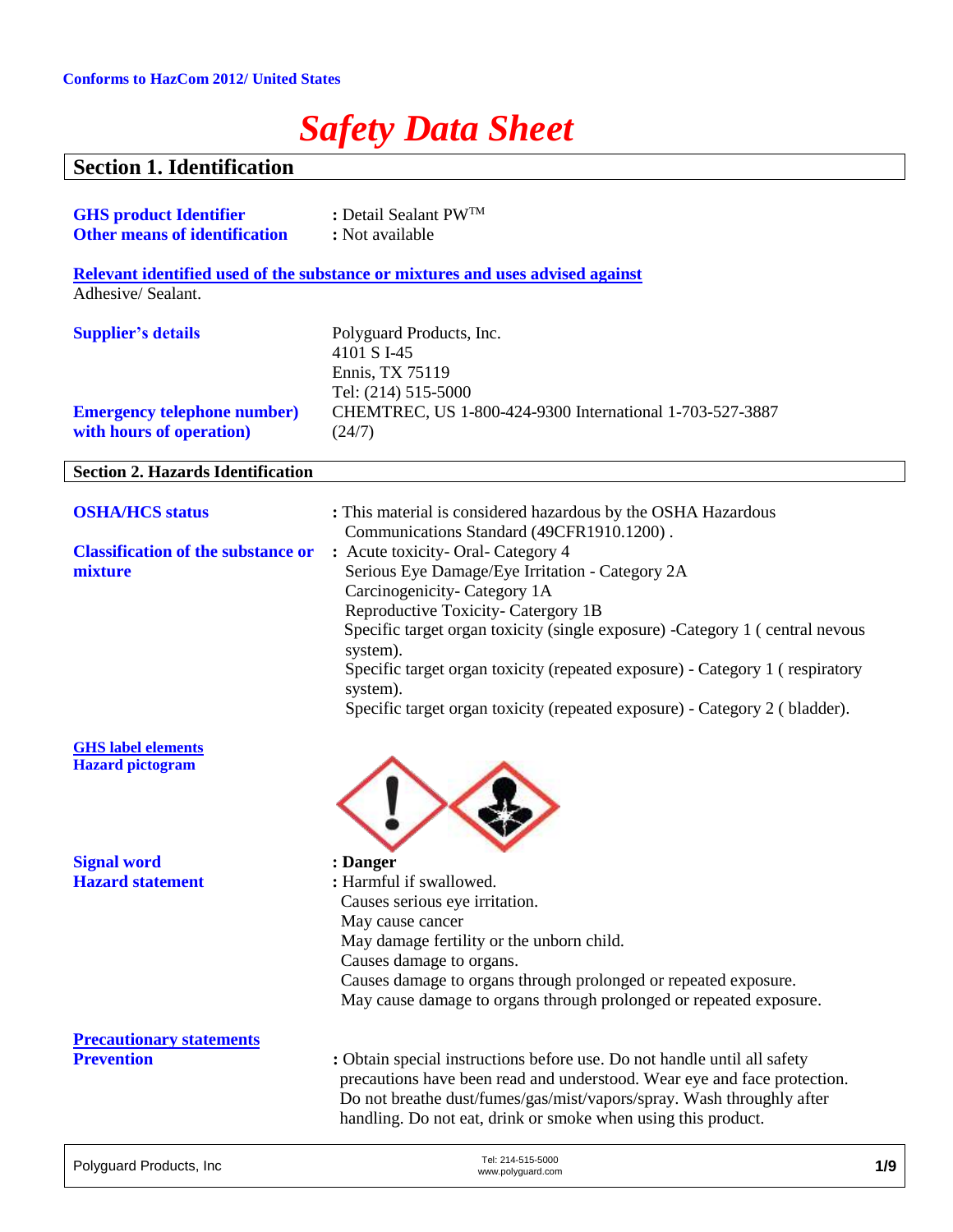#### **Section 2. Hazards Identification**

| <b>Response</b><br><b>Storage</b>       | : If exposed: call a POISON CENTER or doctor/physician. IF IN EYES: rinse<br>cautiously with water for several minutes. Remove contact lenses, if present<br>and easy to do. Continue rinsing. If eye irritation persists: get medical<br>advice/attention. If SWALLOWED: Immediately call a POISON CENTER or<br>physician if you feel unwell. Rinse mouth. Get medical advice/attention if you<br>feel unwell.<br>: Store locked up. |
|-----------------------------------------|---------------------------------------------------------------------------------------------------------------------------------------------------------------------------------------------------------------------------------------------------------------------------------------------------------------------------------------------------------------------------------------------------------------------------------------|
| <b>Disposal</b>                         | : Dispose of contents and container in accordance with all local, regional,<br>national and international regulations.                                                                                                                                                                                                                                                                                                                |
| <b>Hazards not otherwise classified</b> | : None known                                                                                                                                                                                                                                                                                                                                                                                                                          |

#### **Section 3. Composition/Information on Ingredients**

| <b>Substance/Mixture</b>             | : Mixture        |
|--------------------------------------|------------------|
| <b>Other means of identification</b> | : Not available  |
| <b>CAS</b> number/other identifiers  |                  |
| <b>CAS</b> number                    | : Not applicable |
| <b>Product code</b>                  | : Not applicable |

| <b>Ingredient name</b>              | $\frac{6}{6}$ | <b>CAS Number</b> |
|-------------------------------------|---------------|-------------------|
| Calcium Carbonate                   | $30 - 60$     | 1317-65-3         |
| Carbonic acid, calcium salt $(1:1)$ | $15-40$       | 471-34-1          |
| <b>Titanium Dioxide</b>             | $1-5$         | 13463-67-7        |
| Organosilane                        | $1-5$         | 2768-02-7         |
| Dibutyl tin oxide                   | $0.1 - 1$     | 818-08-6          |
| Diisonoyl phthalate                 | $0.1 - 1$     | 28553-12-0        |
| Carbon Black                        | $0.05 - 0.1$  | 1333-86-4         |

Any concentration shown as a range is to protect confidentiality or is due to batch variation.

There are no additional ingredients present which, within the current knowledge of the supplier and in the concentration applicable, are classified as hazardous to health or the environment and hence require reporting in this section. Occupational exposure limits,if available,are listed in Section 8.

#### **Section 4. First Aid Measures**

| <b>Description of necessary first aid measures.</b> |                                                                                                                                                                                        |
|-----------------------------------------------------|----------------------------------------------------------------------------------------------------------------------------------------------------------------------------------------|
| <b>Eye contact</b>                                  | : Rinse cautiously with water for several minutes. Remove contact lenses, if<br>present and easy to do. Continue rinsing. If eye irritation persists: get medical<br>advice/attention. |
| <b>Inhalation</b>                                   | : If breathing is difficult, remove person to fresh air and keep at rest position<br>comfortable for breathing. Call POISON CENTER or doctor/physician is you<br>feel unwell.          |
| <b>Skin contact</b>                                 | : Wash with plenty of soap and water. If skin irritation or rash occurs: get medical<br>advice/attention. Take off contaminated clothing and wash before reuse.                        |
| <b>Ingestion</b>                                    | : If swallowed, immediately call a Poison Center or doctor/physician. DO NOT<br>induce vomiting.                                                                                       |

| Polyguard Products, Inc | Tel: 214-515-5000<br>www.polyguard.com | 2/9 |
|-------------------------|----------------------------------------|-----|
|                         |                                        |     |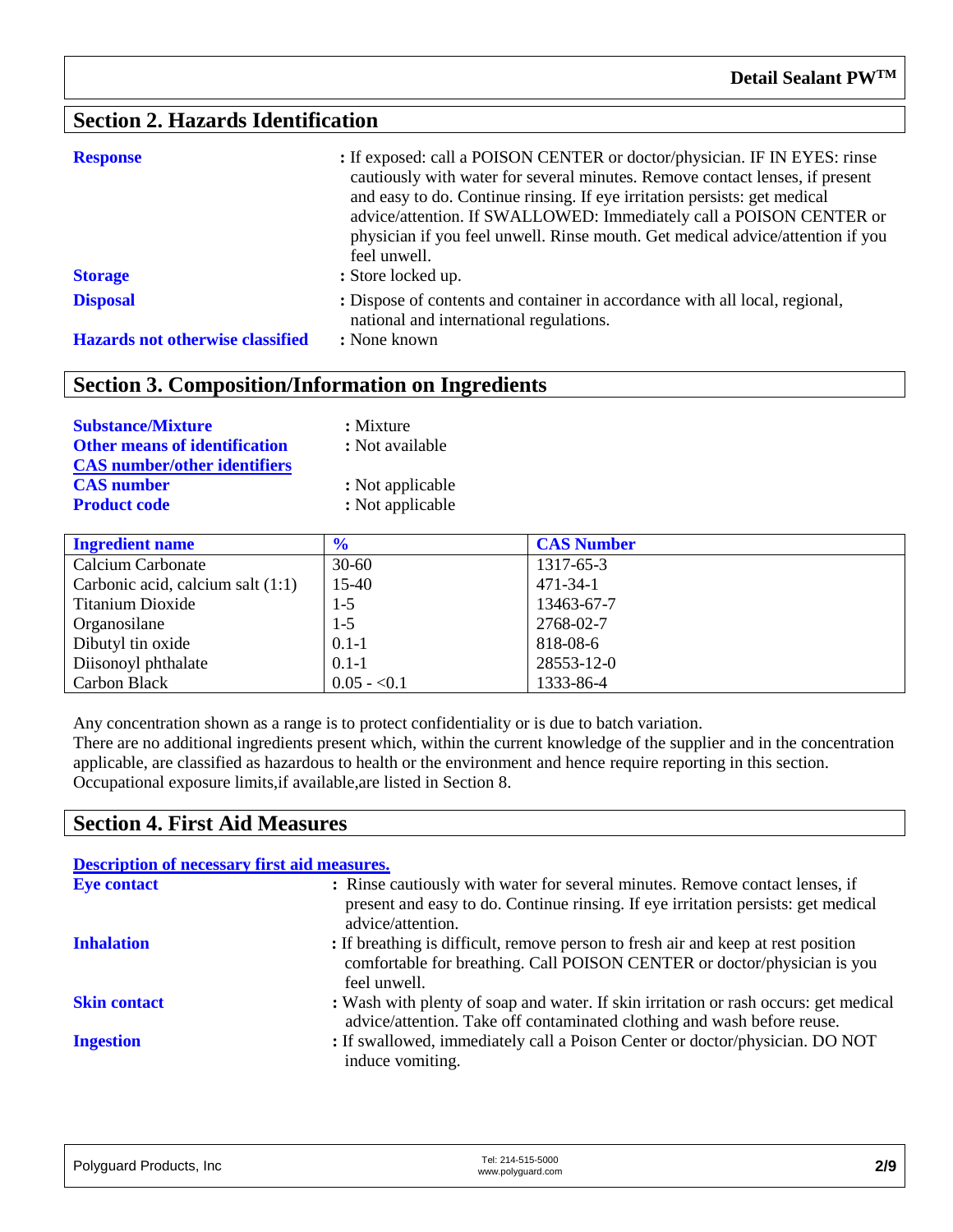#### **Section 4. First Aid Measures**

| Most important symptoms/effects, acute and delayed                                    |                                                                                              |
|---------------------------------------------------------------------------------------|----------------------------------------------------------------------------------------------|
| <b>Potential acute health effects</b>                                                 |                                                                                              |
| <b>Eye contact</b>                                                                    | : Causes serious eye irritation.                                                             |
| <b>Inhalation</b>                                                                     | : May be harmful if inhaled.                                                                 |
| <b>Skin contact</b>                                                                   | : May cause skin irritation.                                                                 |
| <b>Ingestion</b>                                                                      | : Harmful if swallowed.                                                                      |
| <b>Potential Delayed health effects</b>                                               | : May cause cancer                                                                           |
|                                                                                       | May damage fertility or the unborn child.                                                    |
|                                                                                       | Causes damage to organs.                                                                     |
|                                                                                       | Causes damage to organs through prolonged or repeated exposure.                              |
|                                                                                       | May cause damage to organs through prolonged or repeated exposure.                           |
| <b>Over-exposure signs/symptoms</b>                                                   |                                                                                              |
| <b>Eye contact</b>                                                                    | : Adverse symptoms may include the following: Pain or irritation, watering,<br>redness.      |
| <b>Inhalation</b>                                                                     | : Adverse symptoms may include the following: Irritation of respiratory system.              |
| <b>Skin contact</b>                                                                   | : Adverse symptoms may include the following: Irritation, redness.                           |
| <b>Ingestion</b>                                                                      | : Adverse symptoms may include the following: Nausea or vomiting.                            |
| Indication of immediate medical attention and special treatment needed, if necessary. |                                                                                              |
| Notes to physician                                                                    | : Treat symptomatically. Contact POISON CENTER immediately if product have<br>been ingested. |
| <b>Specific treatments</b>                                                            | : No specific treatment                                                                      |
| <b>Protection of first-aiders</b>                                                     | : No action shall be taken involving any personal risk or without suitable training.         |
|                                                                                       |                                                                                              |

## **Section 5. Fire-Fighting Measures**

| <b>Extinguishing media</b>                             |                                                                                                                                                                                                                                                                    |
|--------------------------------------------------------|--------------------------------------------------------------------------------------------------------------------------------------------------------------------------------------------------------------------------------------------------------------------|
| <b>Suitable extinguishing media</b>                    | : Use dry chemical, $CO2$ , water or foam.                                                                                                                                                                                                                         |
| <b>Unsuitable extinguishing media</b>                  | : Do not use high pressure water streams.                                                                                                                                                                                                                          |
| <b>Specific hazards arising from the</b><br>chemical   | : Upon decomposition, this product emits Carbon Dioxide, Carbon Monoxide,<br>and/or low molecular weight hydrocarbons.                                                                                                                                             |
| <b>Hazardous</b> thermal                               | : Decomposition products may include the following materials: Carbon Dioxide                                                                                                                                                                                       |
| decomposition products                                 | Carbon Monoxide, and/or low molecular weight hydrocarbons.                                                                                                                                                                                                         |
| <b>Special protective equipment</b>                    | : Fire-fighters should wear appropriate protective equipment and self-contained<br>breathing apparatus (SCBA) with a full-face piece operated in a positive<br>pressure mode.                                                                                      |
| <b>Special protective actions for</b><br>firefighters: | : Heating may cause an explosion. Containers may rupture or explode. Move<br>material away from fire area if it can be done without risk. Avoid inhalation of<br>vapors or combustion products. Dike for later disposal. Stay upwind and keep<br>out of low areas. |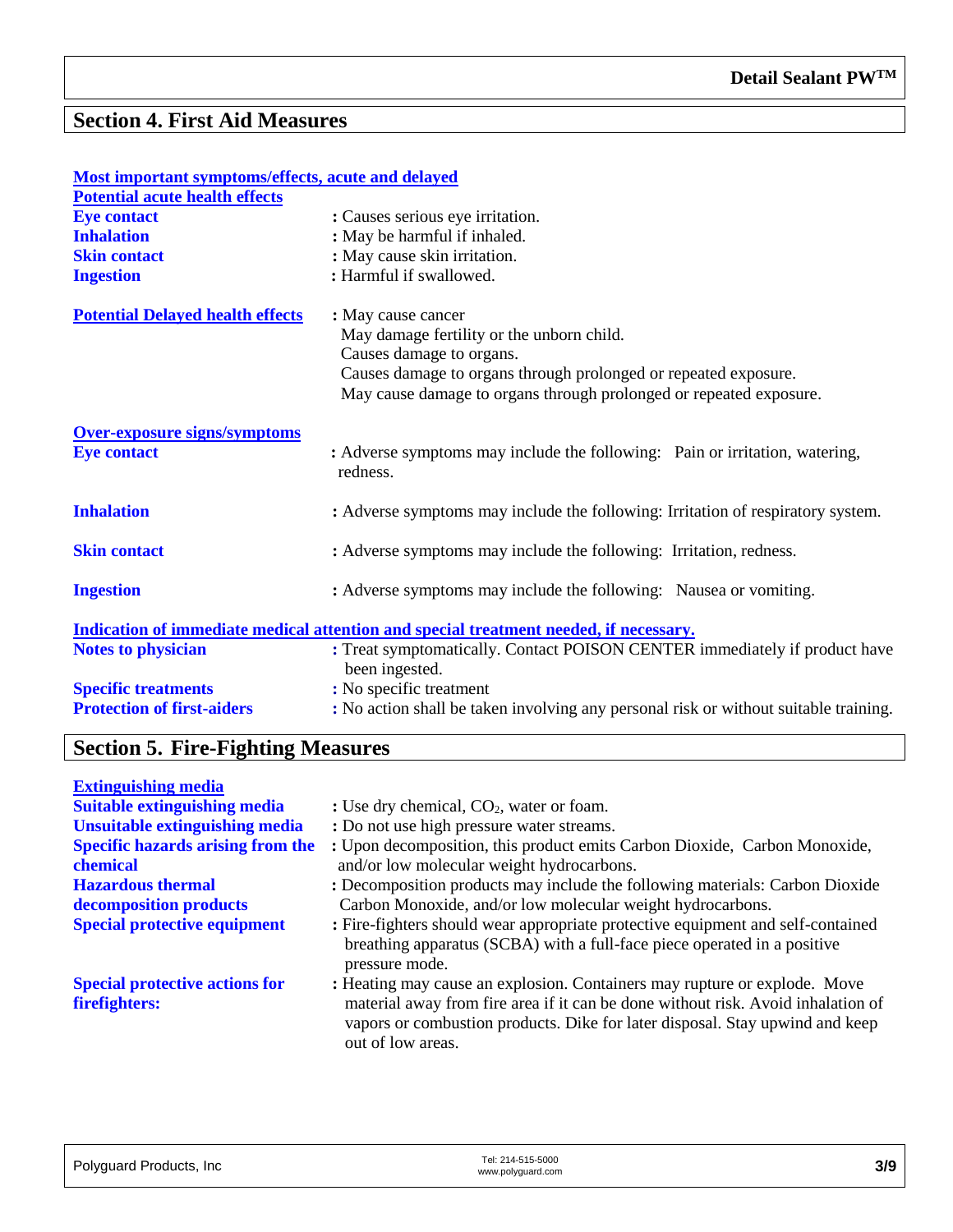#### **Section 6. Accidental Release Measures**

|                                                       | Personal precautions, protective equipment and emergency procedures.                                                                                                                                                                                                                                                                                                                                                                                                                                    |
|-------------------------------------------------------|---------------------------------------------------------------------------------------------------------------------------------------------------------------------------------------------------------------------------------------------------------------------------------------------------------------------------------------------------------------------------------------------------------------------------------------------------------------------------------------------------------|
| For non emergency personal                            | : Evacuate surrounding area. Keep unecessary and unprotected personnel from<br>entering. Shut off all iginition sources. No flares, smoking, or flames in hazard<br>areas. Avoid breathing vapor or mist. Provide adequate ventilation. Wear<br>appropriate respirator when ventilation is inadequate. Put on appropriate<br>personal protective equipment.                                                                                                                                             |
| For emergency responders                              | : If specialized clothing is required to deal with the spillage, take note of any<br>information in Section 8 on suitable and unstuiatble materials. See also the<br>information in "For non-emergency personnel.                                                                                                                                                                                                                                                                                       |
| <b>Enviromental precautions</b>                       | : Avoid disposal of spilled material and runoff and contact with soil, waterways,<br>drains and sewers. Inform the relevant authorities if the product has caused<br>environmental pollution (sewers, waterways, soil, or air).                                                                                                                                                                                                                                                                         |
| Methods and materials for containment and cleaning up |                                                                                                                                                                                                                                                                                                                                                                                                                                                                                                         |
| <b>Spill</b>                                          | : Stop leak if without risk. Move container from spill area. Approach release from<br>upwind. Prevent entry into sewers, water courses, basements, or confined areas.<br>Contain and collect spillage with non-combustible, absorbent material e.g. sand,<br>and place in container for disposal according to local regulations (see Section<br>13). Dispose of via a licensed waste disposal contractor. Contaminated<br>absorbent material may pose the same hazard as the spilled product. Note: see |

Section 1 for emergency contact information and Section 13 for waste disposal.

| <b>Section 7. Handling and Storage</b>                                 |                                                                                                                                                                                                                                                                                                                                                                                                                                                                            |  |
|------------------------------------------------------------------------|----------------------------------------------------------------------------------------------------------------------------------------------------------------------------------------------------------------------------------------------------------------------------------------------------------------------------------------------------------------------------------------------------------------------------------------------------------------------------|--|
| <b>Precautions for safe handling</b>                                   |                                                                                                                                                                                                                                                                                                                                                                                                                                                                            |  |
| <b>Protective measures</b>                                             | : Do not handle until all safety precautions have been read and understood. Keep<br>away from all ignition sources. Avoid contact with eyes and skin. Do not eat,<br>drink or smoke when using this product. Always wear recommended personal<br>protective equipment (section 8). Take precautionary measures against static<br>discharge. Avoid discharge into the environment. Empty containers retain<br>product residue and can be hazardous. Do not reuse container. |  |
| <b>Advice on general occupational</b><br>hygiene                       | : Eating, drinking and smoking should be prohibited in areas where material is<br>handled, stored and processed. Workers should wash hands and face before<br>eating, drinking and smoking. Remove contaminated clothing and protective<br>equipment before entering eating areas. See section 8 for additional information<br>on hygiene measures.                                                                                                                        |  |
| <b>Conditions for safe storage,</b><br>including any incompatibilities | : Store locked up and in accordance with local regulations. Store in original<br>container in a cool dry well-ventilated area away from incompatible materials<br>(see section 10) and food and drink. Keep container tightly closed and sealed<br>until ready to use. Do not store in unlabeled containers. Use appropriate<br>containment to avoid environmental contamination.                                                                                          |  |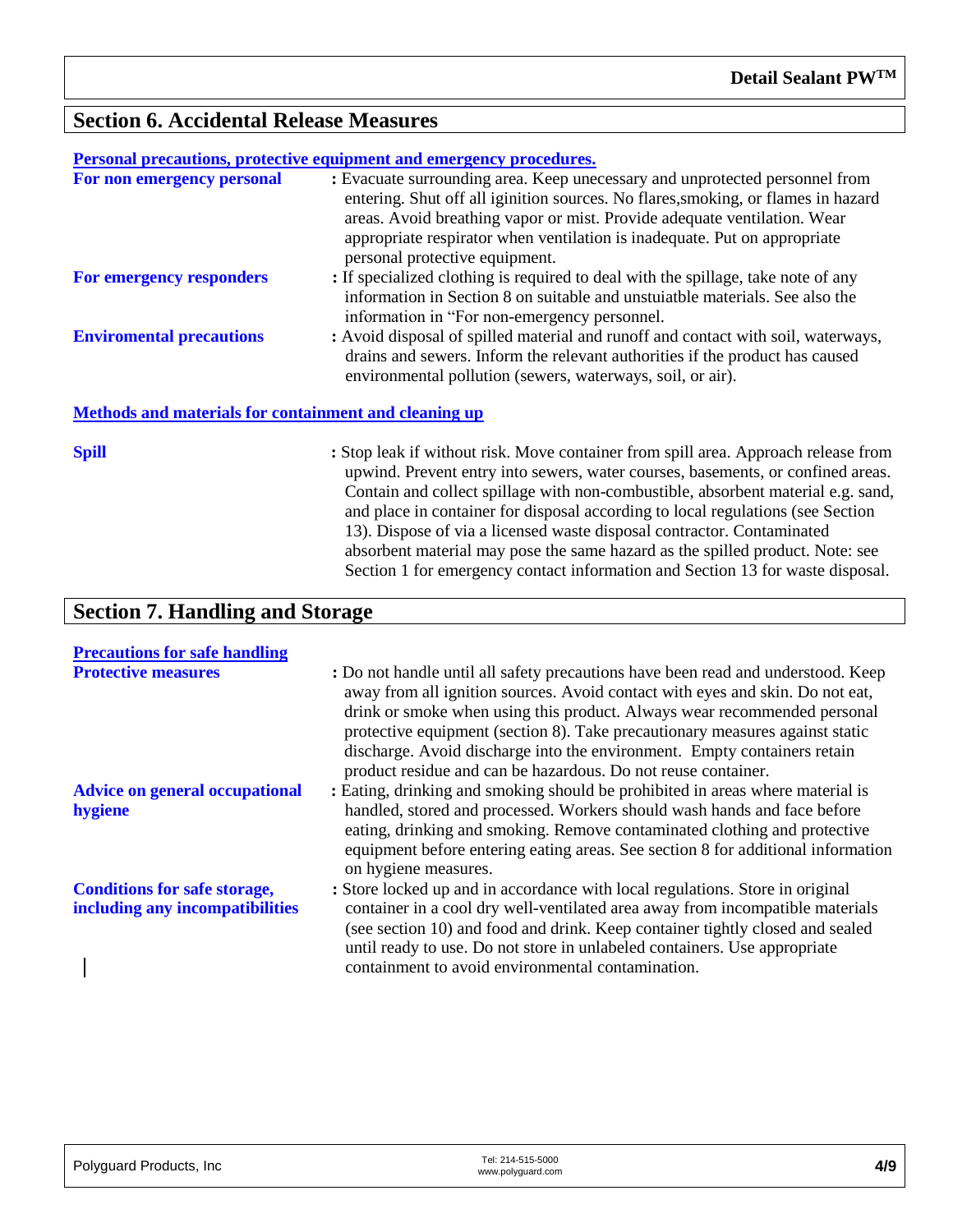### **Section 8. Exposure Controls/Personal Protection**

#### **Control parameters**

**Occupational exposure limits**

| <b>Ingredient name</b>            | <b>Exposure limits</b>                                                                          |
|-----------------------------------|-------------------------------------------------------------------------------------------------|
| <b>Calcium carbonate</b>          | <b>NIOSH REL (United States)</b>                                                                |
|                                   | TWA: $10 \text{ mg/m}^3$ total dust                                                             |
|                                   | TWA: 5 mg/m <sup>3</sup> respirable dust                                                        |
|                                   | <b>OSHA PEL (United States)</b>                                                                 |
|                                   | TWA: $15 \text{ mg/m}^3$ total dust                                                             |
|                                   | TWA: $5 \text{ mg/m}^3$ respirable dust                                                         |
| Carbonic acid, calcium salt (1:1) | <b>NIOSH REL (United States)</b>                                                                |
|                                   | TWA: $10 \text{ mg/m}^3$ total dust                                                             |
|                                   | TWA: 5 mg/m <sup>3</sup> respirable dust                                                        |
| <b>Titanium dioxide</b>           | <b>ACGIH TLV (United States)</b>                                                                |
|                                   | TWA: $10 \text{ mg/m}^3$                                                                        |
|                                   | <b>NIOSH REL (United States)</b>                                                                |
|                                   | TWA: 2.4 mg/m <sup>3</sup> (CIB 63) fine                                                        |
|                                   | TWA: $0.3 \text{ mg/m}^3$ (CIB 63) ultra fine                                                   |
|                                   | IDLH: $5000$ mg/m <sup>3</sup>                                                                  |
|                                   | <b>OSHA PEL (United States)</b>                                                                 |
|                                   | TWA: $15 \text{ mg/m}^3$ total dust                                                             |
| <b>Carbon Black</b>               | <b>ACGIH TLV (United States)</b>                                                                |
|                                   | TWA: $3 \text{ mg/m}^3$ inhalable particulate matter                                            |
|                                   | <b>NIOSH REL (United States)</b>                                                                |
|                                   | TWA: $3.5 \text{ mg/m}^3$                                                                       |
|                                   | TWA: $0.1 \text{ mg/m}^3$ (Carbon black in presence of Polycyclic aromatic hydrocarbons) as PAH |
|                                   | IDLH 1750 mg/m <sup>3</sup>                                                                     |
|                                   | <b>OSHA PEL (United States)</b>                                                                 |
|                                   | TWA: $3.5 \text{ mg/m}^3$                                                                       |

| <b>Appropriate engineering</b><br>controls           | : Use only with adequate ventilation. Use process enclosures, local exhaust<br>ventilation or other engineering controls to keep worker exposure to airbornes<br>contaminants below any recommended or statutory limits. The engineering<br>controls also need to keep gas, vapor or dust concentrations below any lower<br>explosive limits. Use explosion-proof ventilation equipment when explosive<br>concentrations are present. |
|------------------------------------------------------|---------------------------------------------------------------------------------------------------------------------------------------------------------------------------------------------------------------------------------------------------------------------------------------------------------------------------------------------------------------------------------------------------------------------------------------|
| <b>Environmental exposure</b><br>controls            | : Emissions from ventilation or work process equipment should be checked to<br>ensure they comply with the requirements of environmental protection<br>legislation.                                                                                                                                                                                                                                                                   |
| <b>Hygiene measure:</b>                              | : Wash hands, forearms and face thoroughly after handling chemical products,<br>before eating, smoking, and using the lavatory and at the end of the working<br>period. Ensure that eyewash stations and safety showers are close to the work<br>station location.                                                                                                                                                                    |
| <b>Eye/face protection</b><br><b>Skin Protection</b> | : Wear splash resistance safety googles with a face shield.                                                                                                                                                                                                                                                                                                                                                                           |
| <b>Hand protection</b>                               | : Chemical-resistant, imprevious gloves complying with an approved standard<br>should be worn at all times when handling chemical products if a risk<br>assessment indicates this is necessary.                                                                                                                                                                                                                                       |
| <b>Body protection</b>                               | : Personal protective equipment for the body should be selected based on the task<br>being preformed and the risks involved and should be approved by a specialist<br>before handling this product.                                                                                                                                                                                                                                   |

| Polyguard Products, Inc. | Tel: 214-515-5000<br>www.polyguard.com | 5/9 |
|--------------------------|----------------------------------------|-----|
|                          |                                        |     |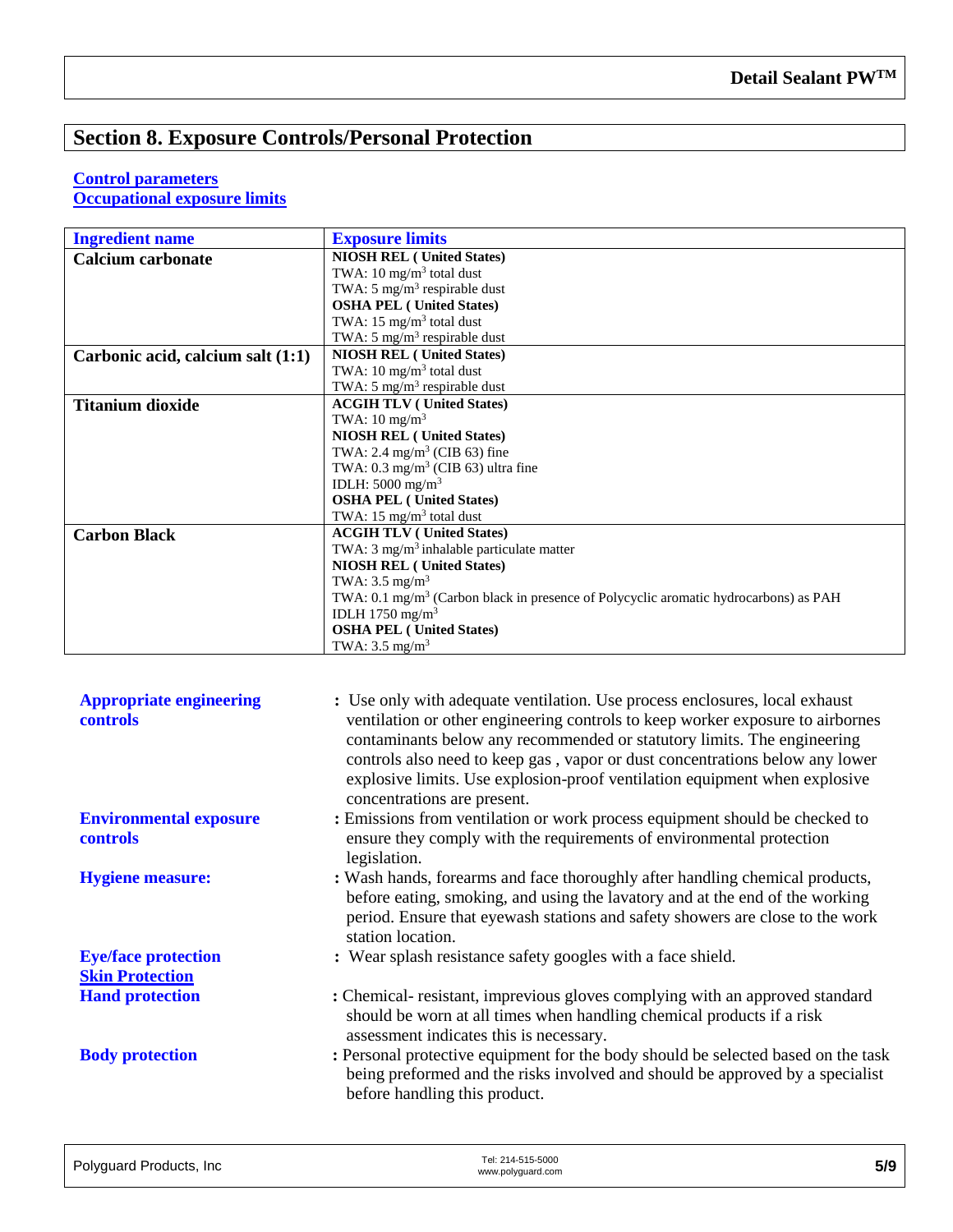#### **Section 8. Exposure Controls/Personal Protection**

**Appearance**

**Respiratory protection :** Use a properly fitted, air purifying or supplied air respirator complying with an approved standard if a risk assessment indicates this is necessary. Respirator selection must be based on known or anticipated exposure levels, the hazards of the product and the safe working limits of the selected respirator.

#### **Section 9. Physical and Chemical Properties**

| <i><b>Trpearance</b></i>         |                      |
|----------------------------------|----------------------|
| <b>Physical state</b>            | : Solid Paste        |
| <b>Color</b>                     | $:$ Gray             |
| <b>Odor</b>                      | : Mild               |
| <b>Odor threshold</b>            | : Not available      |
| $\mathbf{p}$ H                   | : Not applicable     |
| <b>Melting point</b>             | : Not applicable     |
| <b>Boiling point</b>             | : Not available      |
| <b>Freezing point range</b>      | : Not available      |
| <b>Evaporation rate:</b>         | : Not available      |
| <b>Flammability (solid, gas)</b> | : Not applicable     |
| <b>Flash Point</b>               | : 93.3 °C (> 200 °F) |
| <b>Autoignition temperature</b>  | : Not available      |
| Lower & upper explosive          | : Not available      |
| (flammable) limits               |                      |
| <b>Decomposition temperature</b> | : Not available      |
| <b>Vapor pressure</b>            | : Not available      |
| <b>Vapor density</b>             | : Not available      |
| <b>Specific gravity</b>          | $: 1.3 - 1.7$        |
| <b>Water solubility</b>          | : Slightly soluble   |
| <b>Partition coefficient: n-</b> | : Not available      |
| octanol/water                    |                      |
| <b>Viscosity</b>                 | : Not available      |
| <b>Kinematic Viscosity</b>       | : Not available      |
| <b>VOC</b>                       | : 9g/1               |

#### **Section 10. Stability and Reactivity**

| <b>Reactivity</b>                          | : No specific test data related to reactivity available for this product or its<br>ingredients.                                                              |
|--------------------------------------------|--------------------------------------------------------------------------------------------------------------------------------------------------------------|
| <b>Chemical stability</b>                  | : This product is stable.                                                                                                                                    |
| <b>Possibility of hazardous reactions</b>  | : Under normal conditions of storage and use, hazardous decomposition<br>products should not be produced.                                                    |
| <b>Conditions to avoid:</b>                | : Avoid heat, flames, sparks and other ignition sources. Avoid contact with<br>incompatible materials and temperatures above 120 $\rm{°C}$ (248 $\rm{°F}$ ). |
| <b>Incompatible materials</b>              | : Reactive or incompatible with the following materials: Strong oxidizers and<br>strong acids.                                                               |
| <b>Hazardous decomposition</b><br>products | : Upon decomposition, this product emits carbon monoxide, carbon dioxide<br>and /or low molecular weight hydrocarbons.                                       |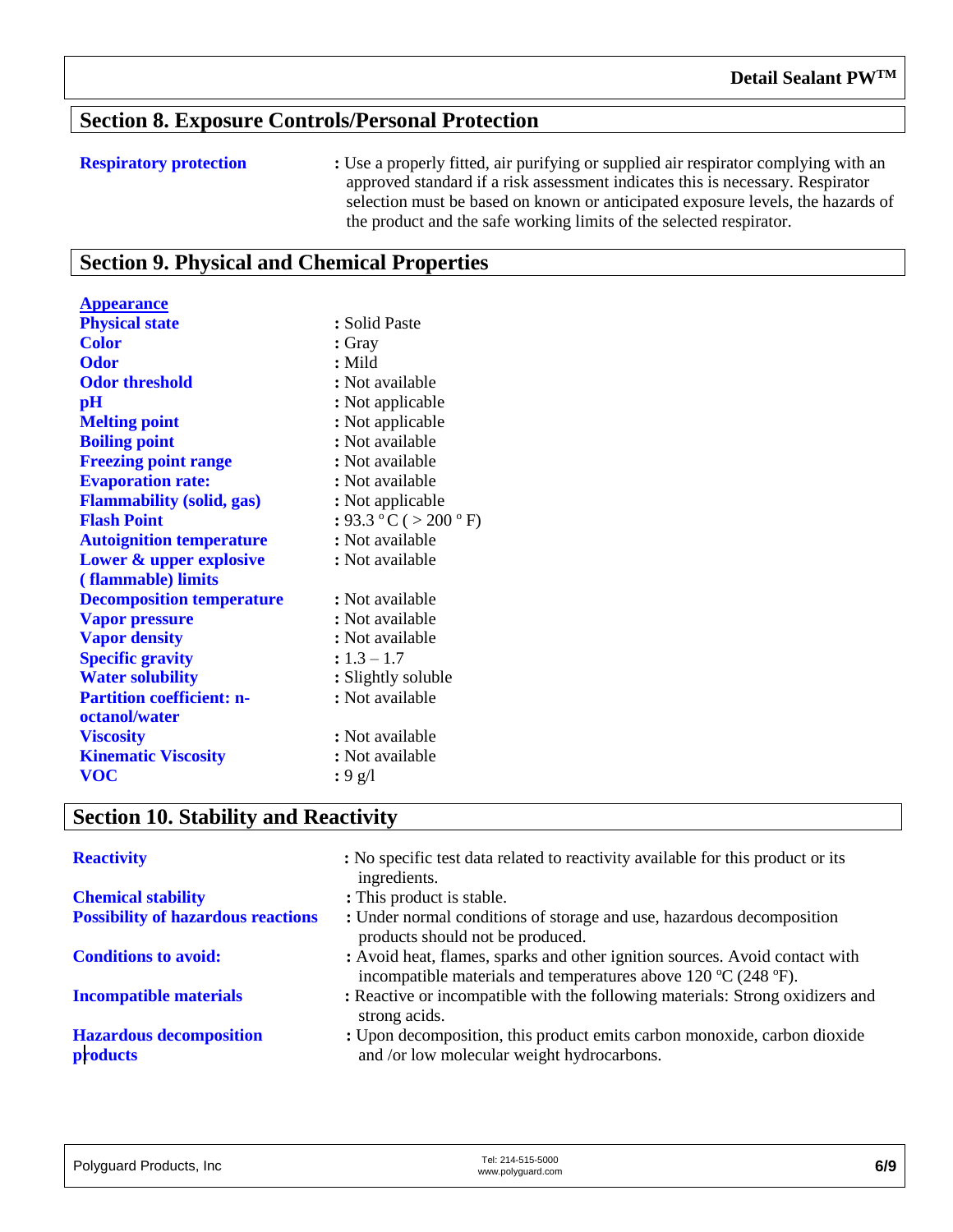#### **Section 11. Toxicological Information**

#### **Information on toxicological effects**

#### **Acute toxicity**

| <b>Product/ingredient name</b>             | <b>Result</b>   | <b>Species</b> | <b>Dose</b>             | <b>Exposure</b> |
|--------------------------------------------|-----------------|----------------|-------------------------|-----------------|
| Carbonic acid, calcium salt (1:1)          | Oral LD50       | Rat            | $6450$ mg/kg            |                 |
| Titanium dioxide                           | Oral LD50       | Rat            | $> 10000$ mg/kg         |                 |
| Organosilane                               | Oral LD50       | Rat            | 7340 ml/kg              |                 |
| Dibutyltin oxide                           | Oral LD50       | Rat            | $44.9 \text{ mg/kg}$    |                 |
| Diisononyl phthalate                       | Oral LD50       | Rat            | $> 9750$ mg/kg          |                 |
|                                            | Inhalation LC50 | Rat            | $> 4.4$ mg/l            | 4 hours         |
| Carbon black                               | Oral LD50       | Rat            | $> 15400$ mg/kg         |                 |
| Product toxicity- acute toxicity estimated | Oral LD50       |                | $1261.24 \text{ mg/kg}$ |                 |

**Immediate effects :** Harmful if swallowed. Causes serious eye irritation.

**Delayed effects :** May cause cancer. May damage fertility or the unborn child. Causes damage to organs. Causes damage to organs through prolonged or repeated exposure.

# **Respiratory Sensitization** <br>**:** No information on significant adverse effects.<br>**Dermal Sensitization** <br>**:** No information on significant adverse effects.

**Irritation/Corrosion** : Causes serious eye irritation.

**:** No information on significant adverse effects.

**Component Carcinogenicity**

| <b>Product/ingredient name</b> | IARC      | <b>OSHA</b> |                                      |
|--------------------------------|-----------|-------------|--------------------------------------|
| Titanium.<br>Dioxide           | Group 2 B | Yes         | Potential Occupational Carcinogen    |
| Carbon black                   | Group 2 B | Yes         | Occupational Carcinogen<br>Potential |

Results of a DuPont epidemiology study showed that employees who had been exposed to titanium dioxide pigments were at no greater risks of developing lung cancer than were employees who had not been exposed to titanium dioxide pigments. No pulmonary fibrosis was found in any of the employees and no associations were observed between titanium dioxide pigment exposure and chronic respiratory disease or lung abnormalities. Based on the results of this study, DuPont has concluded that titanium dioxide pigment will not cause lung cancer or chronic respiratory disease in humans at concentrations experienced in the workplace.

| : No information on significant adverse effects. |
|--------------------------------------------------|
| : No information on significant adverse effects. |
| : May damage fertility or the unborn child.      |
| : Central nervous system                         |
|                                                  |
| : Respiratory system, bladder                    |
|                                                  |
| : No information on significant adverse effects. |
| : No data available                              |
|                                                  |
|                                                  |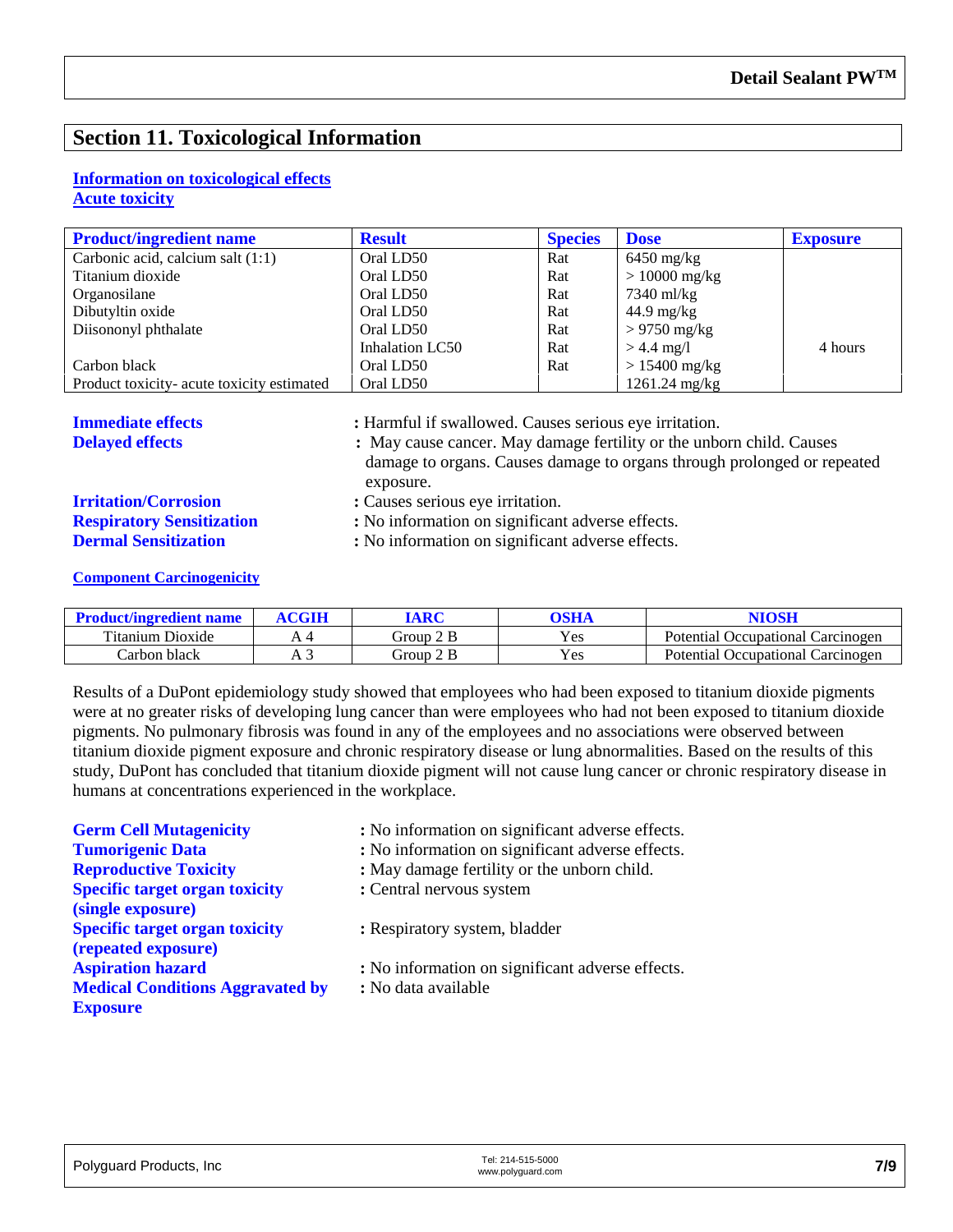#### **Section 12. Ecological Information**

**Ecotoxicity :** May cause long lasting harmful effects to aquatic life.

| <b>Product/ingredient name</b> | <b>Result</b>                  | <b>Species</b>          | <b>Exposure</b> |
|--------------------------------|--------------------------------|-------------------------|-----------------|
| Diisononyl phthalate           | LC50 100 mg/l (semi static)    | Brachydanio rerio       | 96 hours        |
|                                | $LC50 > 0.14$ mg/l (flow thru) | Lepomis macrochirus     | 96 hours        |
|                                | $LC50 > 0.17$ mg/l (static)    | Lepomis macrochirus     | 96 hours        |
|                                | $LC50 > 0.19$ mg/l (flow thru) | Pimephales promelas     | 96 hours        |
|                                | $LC50 > 0.14$ mg/l (static)    | Pimephales promelas     | 96 hours        |
|                                | $EC50 > 500$ mg/l (IUCLID)     | Desmodesmus subspicatus | 72 hours        |
|                                | $EC50 > 1.8$ mg/l static)      | Pseudokirchneriella     | 96 hours        |
|                                | $EC50 > 500$ mg/l (IUCLID)     | Daphnia magna           | 48 hours        |
|                                | $EC50 > 0.06$ mg/l (static)    | Daphnia magna           | 48 hours        |

| <b>Persistence and degradability</b>    | : There is no data available                       |
|-----------------------------------------|----------------------------------------------------|
| <b>Bio accumulative potential</b>       |                                                    |
| <b>Mobility in soil</b>                 |                                                    |
| <b>Soil/water partition coefficient</b> | : Not applicable                                   |
| $(K_{OC})$                              |                                                    |
| <b>Other adverse effects</b>            | : No known significant effects or critical hazards |

#### **Section 13. Disposal Considerations**

**Disposal methods** : The generation of waste should be avoided or minimized wherever possible. Dispose of in accordance with all applicable local, state, regional and federal, regulations.

#### **Section 14. Transportation Information**

| <b>DOT</b>  | : Not regulated as a dangerous good. |
|-------------|--------------------------------------|
| <b>IATA</b> | : Not regulated as a dangerous good. |
| <b>IMDG</b> | : Not regulated as a dangerous good. |

#### **Section 15. Regulatory Information**

| <b>U.S. Federal regulations:</b> | United States inventory (TSCA 8 b): all components are listed or exempted                                                       |
|----------------------------------|---------------------------------------------------------------------------------------------------------------------------------|
| <b>SARA 302/304</b>              | : Not listed                                                                                                                    |
| <b>SARA 311/312</b>              | : Carcinogenicity: Acute Toxicity: Reproductive Toxicity: Serious Eye<br>damage/Eye irritation: Specific Target Organ Toxicity. |
| <b>State regulations</b>         |                                                                                                                                 |
| <b>California</b>                | : The following components are listed: Carbon black                                                                             |
| <b>Massachusetts</b>             | : The following components are listed: Calcium carbonate, Titanium dioxide $\&$<br>Carbon black.                                |
| <b>Minnesota</b>                 | : The following components are listed: Calcium carbonate, Titanium dioxide $\&$<br>Carbon black.                                |
| <b>New Jersey</b>                | : The following components are listed: Calcium carbonate, Titanium dioxide $\&$<br>Carbon black.                                |
| <b>Pennsylvania</b>              | : The following components are listed: Calcium carbonate, Titanium dioxide $\&$<br>Carbon black.                                |

| Tel: 214-515-5000<br>www.polyguard.com | 8/9 |
|----------------------------------------|-----|
|                                        |     |